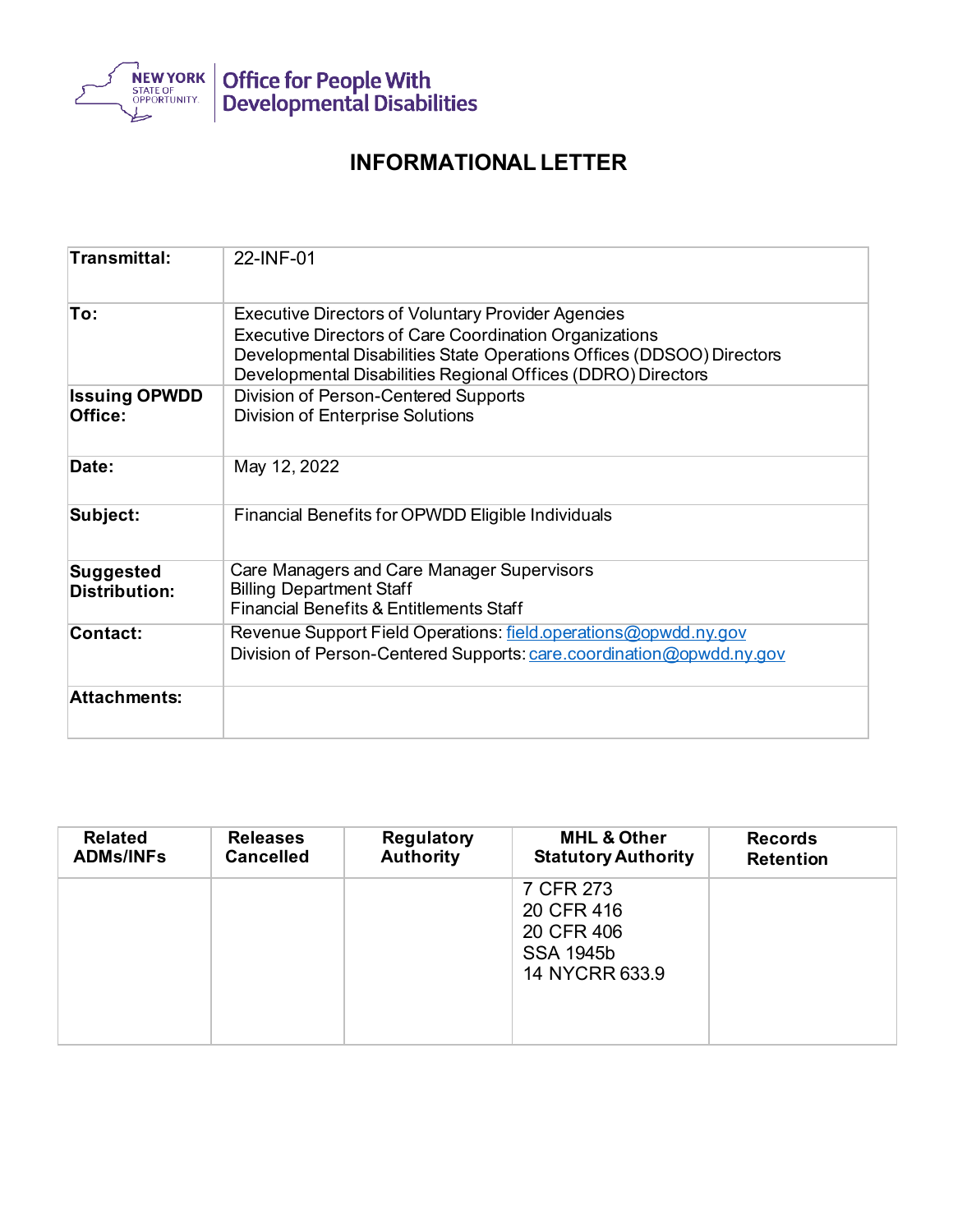## **Purpose**

People with developmental disabilities in the State of New York are eligible for many forms of financial assistance. This purpose of this memo is to advise of the most common of these financial programs and provide contacts to obtain further information. Individuals with developmental disabilities who want to maximize their income and health insurance coverage should apply for any financial benefits or entitlements for which they are eligible. The programs are listed in the order of popular utilization.

**Medicaid** is a health insurance program for people whose income and/or resources are below certain levels. People with medical bills may be eligible for Medicaid even if their income and resources are above the allowable Medicaid income levels. Medicaid offers a full range of preventative and emergency health services. Contact the local county Department of Social Services [https://www.health.ny.gov/health\\_care/medicaid/ldss.htm](https://www.health.ny.gov/health_care/medicaid/ldss.htm) or <https://nymedicaidchoice.com/>. In New York City, call 311 or 888-692-6116, or visi[t https://www1.nyc.gov/site/hra/help/health-assistance.page.](https://www1.nyc.gov/site/hra/help/health-assistance.page)

**Supplemental Security Income** is cash assistance to people who are age 65 or older, blind or disabled whose income and/or resources are below certain levels. Start the SSI application process by calling 1- 800-772-1213. For more information, visi[t https://www.ssa.gov/pubs/EN-05-11000.pdf.](https://www.ssa.gov/pubs/EN-05-11000.pdf)

**Social Security Retirement, Survivors or Disability Benefits** are cash payments to disabled individuals based on their work record, a parent's work record or a spouse's. Start the application process by calling 1-800-772-1213 (disability applications can NOT be completed online). More information is available at:<https://www.ssa.gov/planners/disability/qualify.html#anchor8>.

**Medicare** is health insurance for people age 65 or older, under 65 with certain disabilities, and any age with end-stage renal disease. Medicare was established to provide hospital and medical insurance to people who might not otherwise be able to afford health insurance. Medicare may also cover prescriptions. Disabled individuals will automatically receive Medicare after receiving disability benefits from Social Security (not SSI) or the Railroad Retirement Board after 24 months. Further information is available at [www.medicare.gov.](http://www.medicare.gov/) Start the application process through the Social Security Administration (see above.)

**SNAP** helps low-income working people, senior citizens, the disabled and others feed their families. Supplemental Nutrition Assistance Program (SNAP) eligibility and benefit levels are based on household size, income and other factors. Apply online at<https://mybenefits.ny.gov/>or through the local county Department of Social Services at [http://otda.ny.gov/workingfamilies/dss.asp.](http://otda.ny.gov/workingfamilies/dss.asp)

**HEAP** helps low-income people pay the cost of heating and/or cooling their homes. Apply for the Home Energy Assistance Program (HEAP) online at<https://mybenefits.ny.gov/> or through the local county Department of Social Services at<http://otda.ny.gov/programs/heap/contacts/>.

**Railroad Retirement Benefits** are cash payments for railroad workers and their families in the event of disability, death, unemployment and sickness. Start the RRB application process by calling 1-877-772- 5772. More information is available at [www.RRB.gov.](http://www.rrb.gov/)

**Other Entitlements** are available to New Yorkers with developmental disabilities based on their service or work record, or a parent's or spouse's. Some OPWDD eligible individuals may be eligible for additional benefits through the Veterans' Administration [\(https://www.va.gov/family-member-benefits/#benefits](https://www.va.gov/family-member-benefits/#benefits-for-spouses,-dependents,-and-survivors)[for-spouses,-dependents,-and-survivors\)](https://www.va.gov/family-member-benefits/#benefits-for-spouses,-dependents,-and-survivors), governmental retirement or pension funds, the NYS Medical Indemnity Fund [\(https://www.health.ny.gov/regulations/medical\\_indemnity\\_fund/](https://www.health.ny.gov/regulations/medical_indemnity_fund/)), or other programs. Since each person's financial benefits depend on their own individual circumstances, a thorough review of those circumstances will be needed to determine eligibility.